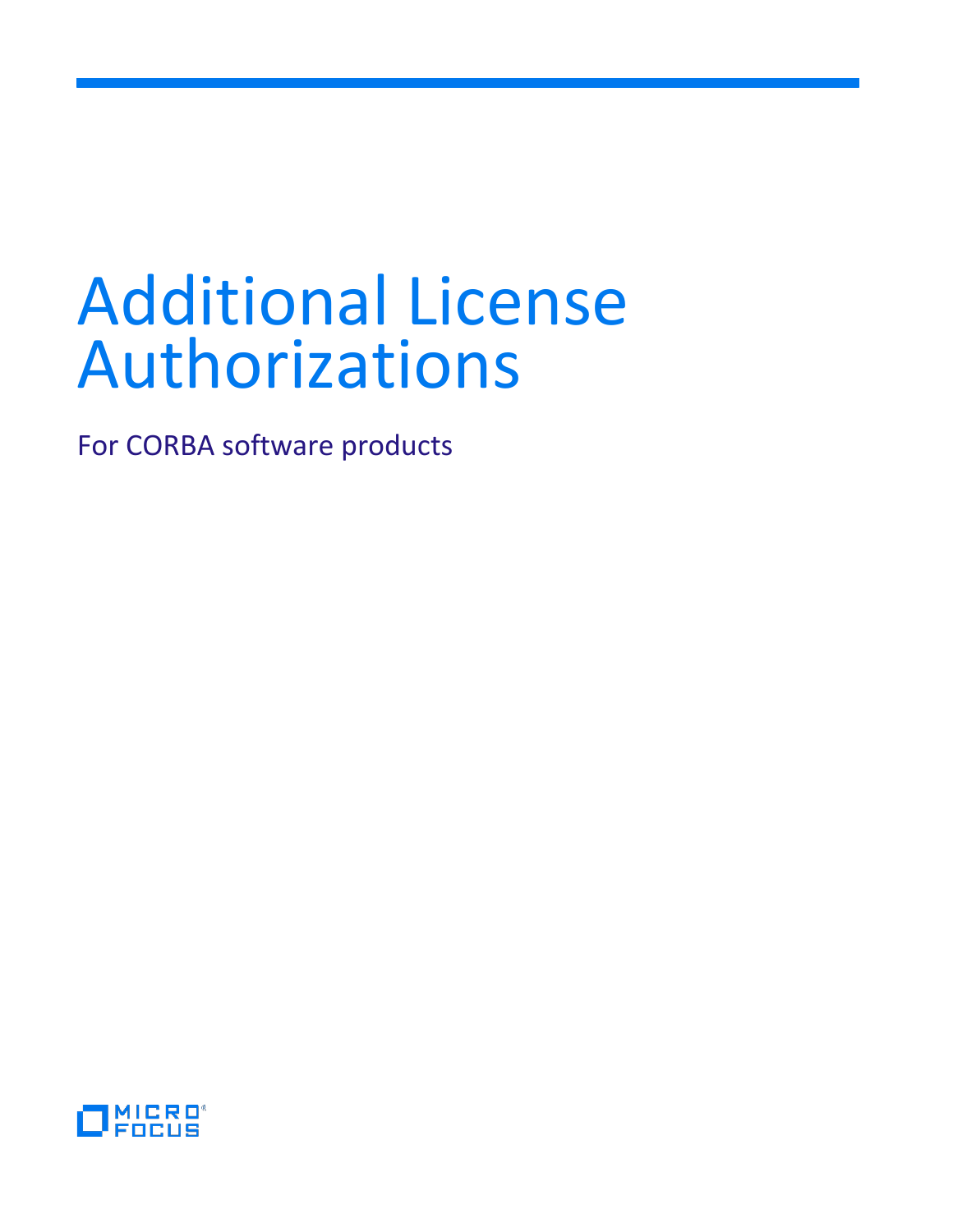This Additional License Authorizations document ("ALA") set forth the applicable License Options and additional specific software license terms that govern the authorized use of the software products specified below, and are part of the applicable agreement (i.e., Micro Focus End User License Agreement; and/or any separate agreement that grants Licensee a license to such products (e.g., Customer Portfolio Terms or other Master Agreement); and/or Quotation) (the "Applicable Agreement"). Capitalized terms used but not defined herein shall have the meanings set forth in the Applicable Agreement.

# **Products covered**

| <b>Products</b>                                                   | E-LTU or<br>E-Media<br>available * | Non-production<br>software class ** | <b>Term License</b><br>Non-production<br>software class (if<br>available) |
|-------------------------------------------------------------------|------------------------------------|-------------------------------------|---------------------------------------------------------------------------|
| MF-Artix (all variants)                                           | Yes                                | Class 2                             | Class 2                                                                   |
| MF-Orbacus (all variants)                                         | Yes                                | Class 2                             | Class 2                                                                   |
| MF-Orbix (all variants)                                           | Yes                                | Class 2                             | Class 2                                                                   |
| Micro Focus Add-on for Cloud, Containers and Virtual Environments | Yes                                | Class 2                             | Class 2                                                                   |
| Micro Focus Add-on for REST                                       | Yes                                | Class 2                             | Class 2                                                                   |
| OpenFusion (all variants)                                         | <b>Yes</b>                         | Class 2                             | Class 2                                                                   |
| VisiBroker (all variants)                                         | Yes                                | Class 2                             | Class 2                                                                   |
| VisiBroker-RT (all variants)                                      | Yes                                | Class 2                             | Class 2                                                                   |
| VisiExchange                                                      | Yes                                | Class 2                             | Class 2                                                                   |
| VisiNotify                                                        | Yes                                | Class 2                             | Class 2                                                                   |
| VisiSecure                                                        | Yes                                | Class 2                             | Class 2                                                                   |
| VisiTransact                                                      | Yes                                | Class 2                             | Class 2                                                                   |
| Xtradyne (all variants)                                           | Yes                                | Class 2                             | Class 2                                                                   |

\* Any product sold as E-LTU or E-Media shall be delivered electronically regardless of any contrary designation in a purchase order. \*\* Additional licenses solely for non-production use may be available as specified in the Non-Production Licensing Guide found at **[software.microfocus.com/legal/software-licensing](http://software.microfocus.com/legal/software-licensing)** depending on the non-production software class specified above. Any such nonproduction licenses will be subject to the Non-Production Licensing Guide and the applicable License Option terms and conditions set forth in this ALA.

# **Definitions**

| Term                    | <b>Definition</b>                                                                                                                                                                                                                                                                                                                                                                    |
|-------------------------|--------------------------------------------------------------------------------------------------------------------------------------------------------------------------------------------------------------------------------------------------------------------------------------------------------------------------------------------------------------------------------------|
| Client Device           | Means any input technology that allows the Licensee to access the Licensed Software, including but not<br>limited to a workstation, a personal computer, a PDA device, a cellular phone, a tablet, a laptop or other<br>device that is operated by an individual.                                                                                                                    |
| <b>Concurrent Users</b> | Means individuals who, at the same point in time, have accessed or used the Licensed Software via any<br>device or other software program, directly or indirectly, regardless of how such access occurs or whether<br>such user uses any hardware or software that reduces the apparent number of users who are using the<br>Licensed Software, such as by using a terminal service. |
| Container               | Means an isolated user-space instance created using operating-system-level virtualization, also known as<br>containerization. A program running inside a Container can only see the resources and devices assigned<br>to the Container. Examples of such container technologies include Docker and podman and examples of<br>orchestrators include Kubernetes and Open Shift.        |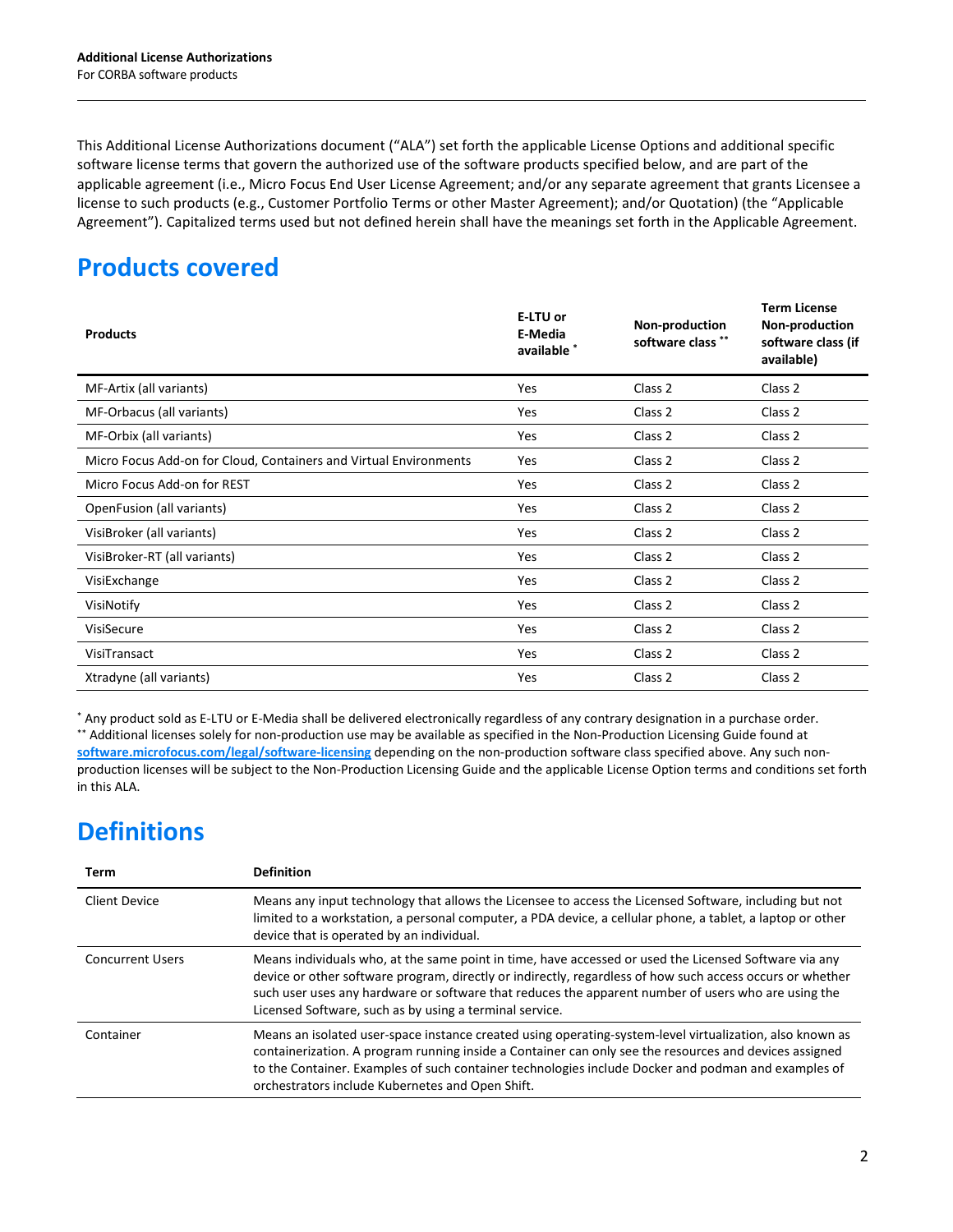#### **Additional License Authorizations**

For CORBA software products

| Term                              | <b>Definition</b>                                                                                                                                                                                                                                                                                                                                                                                                                                                                                                                                                                                                                                                                                                                                                                                                                           |
|-----------------------------------|---------------------------------------------------------------------------------------------------------------------------------------------------------------------------------------------------------------------------------------------------------------------------------------------------------------------------------------------------------------------------------------------------------------------------------------------------------------------------------------------------------------------------------------------------------------------------------------------------------------------------------------------------------------------------------------------------------------------------------------------------------------------------------------------------------------------------------------------|
| Core                              | Means a physical (not virtual) subunit within a CPU on a single chip that handles the main computational<br>activities of a computer. A CPU may have one or more Cores and therefore be a "Multicore CPU" if it has<br>more than one Core.                                                                                                                                                                                                                                                                                                                                                                                                                                                                                                                                                                                                  |
| CPU or Central Processing<br>Unit | Means a data processing unit, normally identified with a single microchip mounted on a single circuit<br>board and can comprise several Cores.                                                                                                                                                                                                                                                                                                                                                                                                                                                                                                                                                                                                                                                                                              |
| E-LTU and E-Media                 | Means products which are electronically delivered only, and as such any reference to FOB Destination or<br>delivery methods that are stated on your purchase order other than electronic shall be null and void with<br>respect to these E-LTU or E-Media products.                                                                                                                                                                                                                                                                                                                                                                                                                                                                                                                                                                         |
| <b>Hard Partitioning</b>          | Means using hard physical partitioning to physically segment a single larger server or machine into<br>separate and distinct smaller systems where each separate system acts as a physically independent, self-<br>contained server or machine with its own CPUs, operating system, separate boot area, memory,<br>input/output subsystem and network resources (each known as a "Hard Partition"). Examples of Hard<br>Partitioning methods include: Dynamic System Domains (DSD) -- enabled by Dynamic Reconfiguration<br>(DR), Solaris Zones (also known as Solaris Containers, capped Zones/Containers only), LPAR (adds DLPAR<br>with AIX 5.2), Micro-Partitions (capped partitions only), vPar, nPar, Integrity Virtual Machine (capped<br>partitions only), Secure Resource Partitions (capped partitions only), and Fujitsu's PPAR. |
| Named User                        | Means a single user that has been authorized by Licensee to use the Licensed Software.                                                                                                                                                                                                                                                                                                                                                                                                                                                                                                                                                                                                                                                                                                                                                      |
| Non-Human Operated<br>Device      | Means a device that is not operated by an individual including, but not limited to, a temperature device,<br>a production line bar code scanner, an automated system interface or a tracking device.                                                                                                                                                                                                                                                                                                                                                                                                                                                                                                                                                                                                                                        |
| Platform                          | Means a hardware chipset (e.g., PA-RISC, Itanium, x86, or SPARC) and operating system (e.g., Windows,<br>Linux, Solaris, AIX, or HP-UX) combination.                                                                                                                                                                                                                                                                                                                                                                                                                                                                                                                                                                                                                                                                                        |
| Process                           | Means any automated process that is not initiated by a Client Device or a Non-Human Operated Device<br>and includes, without limitation, automated controls and background jobs.                                                                                                                                                                                                                                                                                                                                                                                                                                                                                                                                                                                                                                                            |
| Server                            | Means a logical physical computer with one or more CPUs on which the Licensed Software resides, along<br>with the applications utilizing the Licensed Software, and which can be accessed by other computers. The<br>term "Server" includes, but is not limited to, web servers, batch servers and application servers.                                                                                                                                                                                                                                                                                                                                                                                                                                                                                                                     |
| Soft Partitioning                 | Means using an operating system resource manager to segment and limit the number of Cores, CPUs, or<br>other processing devices utilized by the Licensed Software by creating areas where processor resources<br>are allocated and limited within the same operating system (each such area known as a "Soft Partition").<br>Examples of such Soft Partitioning include: Solaris 9 Resource Containers, AIX Workload Manager, HP<br>Process Resource Manager, Affinity Management, Oracle VM, and VMware.                                                                                                                                                                                                                                                                                                                                   |
| <b>Virtual Machine</b>            | Means a software implementation that can run its own operating system and execute programs like a<br>physical machine where the software running inside the virtual machine is limited to the resources and<br>abstractions provided by the virtual machine.                                                                                                                                                                                                                                                                                                                                                                                                                                                                                                                                                                                |

# **License Options**

The following License Options are the types of licenses available for a given software product as further specified in this ALA. The applicable License Option for a license shall be as set forth in the Applicable Agreement or Product Order. Those products with only one License Option available shall be governed by such License Option whether or not stated in the Applicable Agreement or Product Order unless otherwise agreed in writing between Licensee and Licensor.

# **Named User License**

Licensed Software provided under this License Option gives Licensee the right to install the Licensed Software on a single machine for use solely by the number of Named Users expressly authorized by Licensor in the Product Order for such license for whom Licensee has paid the applicable license fee. Each such Named User has the right to unlimited access to the Licensed Software on such single machine solely to develop, compile (including byte code compile), and unit test, in source or object code form, Licensee's own application programs and other works designed to work with the Licensed Software. A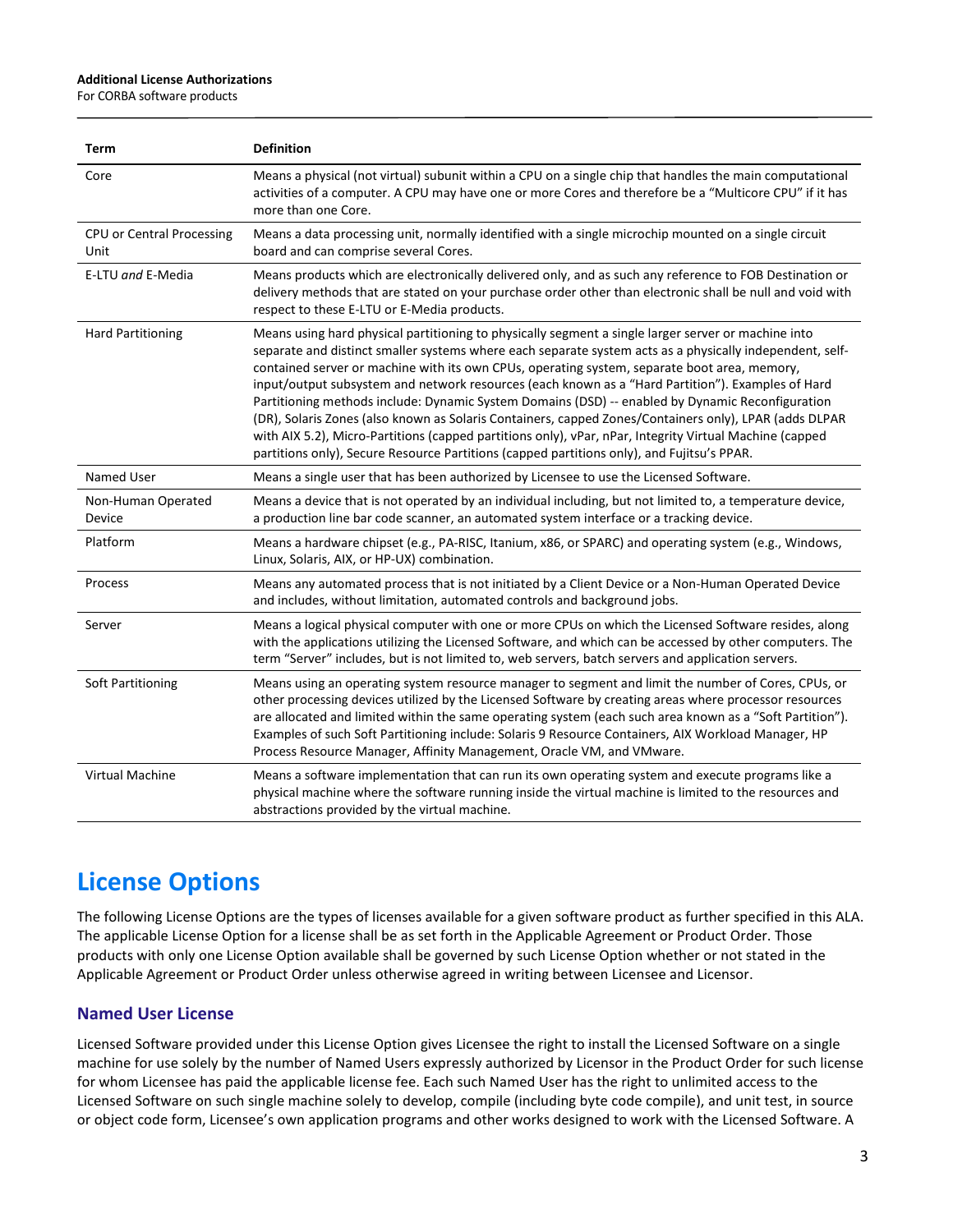Named User License is required for each Named User that uses an installation of the Licensed Software. For example, if Named User A and Named User B both use the same two separate installations of the Licensed Software, a total of four Named User Licenses would be required for such use.

## **Concurrent User License**

Licensed Software provided under this License Option gives Licensee the right to install the Licensed Software on multiple host machines or servers, or one or more Containers on such host machines or servers, for use solely by the maximum number of Concurrent Users expressly authorized by Licensor in the Product Order for such license for whom Licensee has paid the applicable license fee, solely to develop, compile (including byte code compile), and unit test, in source or object code form, Licensee's own application programs and other works designed to work with the Licensed Software. THIS LICENSE OPTION IS NOT AVAILABLE FOR NEW LICENSES.

## **Per Core License**

For each Per Core License, Licensee may install and execute the Licensed Software in object code form on one (1) instance on one (1) machine that is operating the Platform designated in the applicable Product Order and that has no more than the number of Cores designated in the applicable Product Order and may permit the Licensed Software as so installed to be accessed at any one time by an unlimited number of concurrent users. Licensee may not install or execute the Licensed Software on any type of device that has a greater number of Cores than designated in the applicable Product Order and Licensee may not install or execute the Licensed Software on more than one (1) computer. In the Product Order, any reference to CPU shall be qualified by (and thereby limited to) the number of Cores on each CPU (e.g., single-Core, dual-Core, quad-Core). If the number of Cores is not specified for a CPU, such CPU shall be considered to be single-Core. As an example, if Licensee receives a license for a single dual-Core CPU, Licensee may not install the Licensed Software on a machine with a single quad-Core CPU. Additional Per Core Licenses are required for each Core on each additional machine on which the Licensed Software runs, including, without limitation, machines configured for disaster recovery, load balancing, clustering, development, testing and reporting.

## **Registered Client License**

A Registered Client License grants Licensee the right to designate a specific device (a "Registered Client") to access and use the Licensed Software or access and use an application which can access the Licensed Software. Licensee must be able to identify and count each Registered Client. A Registered Client may be a Client Device, a Non-Human Operated Device, or a Process. The Registered Client License cannot be used to account for, and the Licensed Software may not be used by, unknown users. A Registered Client License is a multi-server license but the Licensed Software must be used on a single Platform and may not be used concurrently on different computers or devices or shared by multiple devices. A Registered Client does not have to be logged on to the Licensed Software to be counted as a Registered Client. A Registered Client License may be transferred from one Registered Client to another provided that the original Registered Client is no longer permitted access to the Licensed Software. THIS LICENSE OPTION IS NOT AVAILABLE FOR NEW LICENSES.

## **Millions Service Units License**

A Millions Service Units (MSU) License grants Licensee the right to run the Licensed Software, or an application which can access the Licensed Software, on a specific LPAR designated by serial number and MSU Rating. Licensee shall not permit the number of MSUs per LPAR to exceed the applicable MSU Rating designated for such Millions Service Units License in the applicable Product Order.

## **Node Locked License**

A Node Locked License allows Licensee to install the Licensed Software on a single machine per license.

## **Per Instance License**

A Per Instance License grants Licensee the right install and run one instance of the Licensed Software on one machine.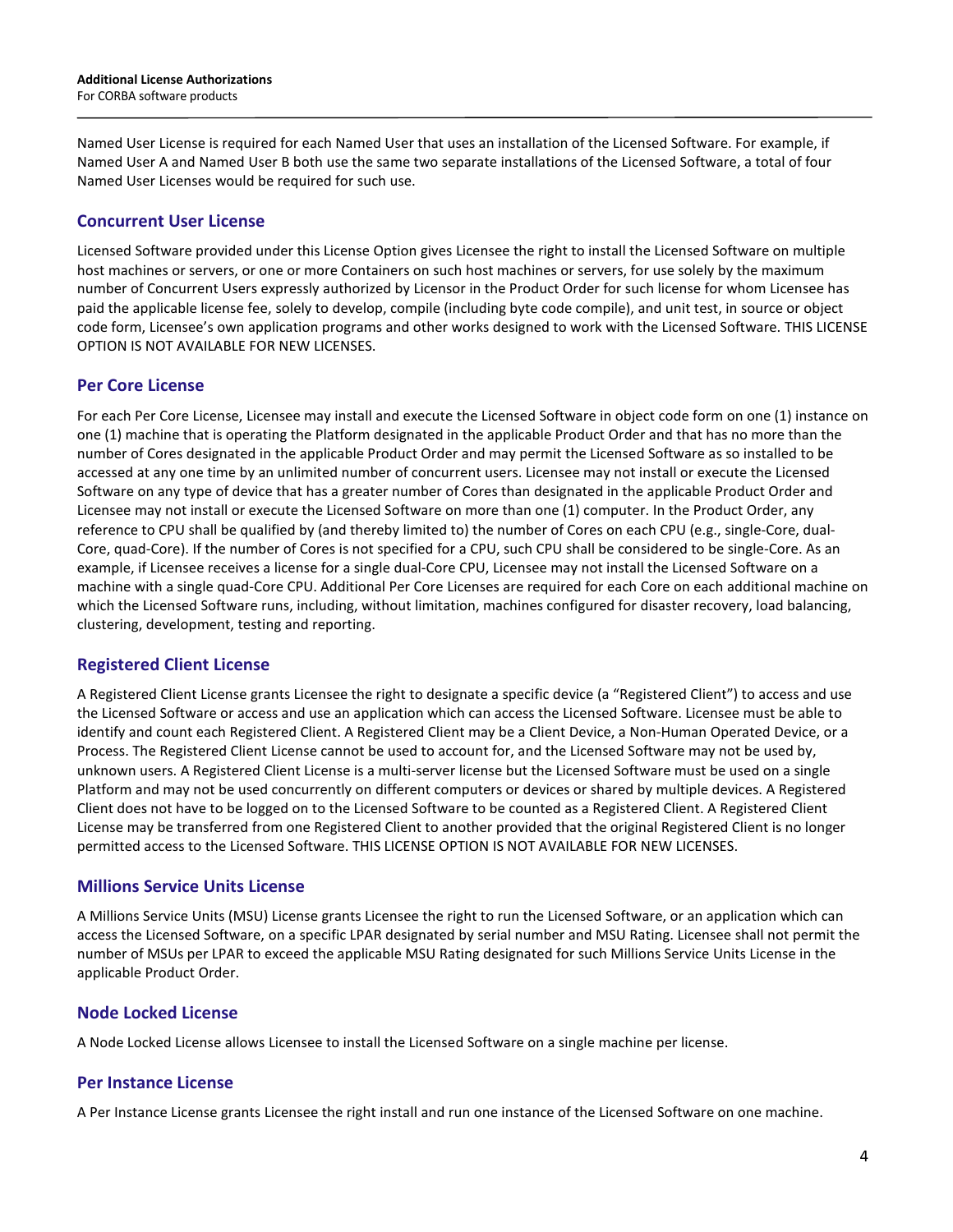#### **Additional License Options**

The following additional License Options may also apply to one of the License Options above if set forth in the applicable Product Order notwithstanding anything else to the contrary in this ALA:

#### **Test License**

Licensed Software provided under this License Option gives Licensee a limited license to use the Licensed Software solely for Licensee's internal testing purposes on a single computer subject to this section and the restrictions applicable to the type of license specified in the applicable Product Order (e.g., Per Core License) as set forth elsewhere in this ALA. In the event of a conflict, the terms and conditions in this section shall prevail. At no time may Licensee use the Licensed Software for development, commercial, or production purposes, nor may Licensee reproduce or distribute the Licensed Software or any software application programs created with it. Licensee's results of benchmark or other performance tests run on or using the Licensed Software may not be disclosed to any third party without Licensor's prior written consent.

#### **Disaster Recovery License**

Licensed Software provided under this License Option gives Licensee a limited license to use the Licensed Software solely on a Disaster Recovery System subject to this section and the restrictions applicable to the type of license specified in the applicable Product Order (e.g., Per Core License) as set forth elsewhere in this ALA. In the event of a conflict, the terms and conditions in this section shall prevail. A Disaster Recovery System is a single machine on which the Licensed Software is installed but is not instantiated, running, or otherwise in use except: (i) if a disaster arises and the single machine for which the Disaster Recovery System is configured to recover or replace (known as the "Primary Machine" in this clause) is unavailable, (ii) for the purposes of periodic disaster recovery testing, and/or (iii) for periodic system diagnostics or maintenance of the Disaster Recovery System itself. A Disaster Recovery License cannot be used: (a) concurrently with any other license for the Licensed Software or in any production, test, or development environments except while the Primary Machine is being recovered or replaced in a disaster recovery situation, or (b) for load-balancing, failover, testing (other than disaster recovery testing), clustering, or training purposes. Additional copies for use in production, test, and/or development environments, or for load-balancing, failover, clustering, or training purposes, must be purchased separately. The license quantity and metric of any Disaster Recovery License installed may not be less than the license quantity and metric of the standard license for the Licensed Software on the Primary Machine.

#### **Failover License**

Licensed Software provided under this License Option gives Licensee a limited license to use the Licensed Software solely on a Failover System subject to this section and the restrictions applicable to the type of license specified in the applicable Product Order (e.g., Per Core License) as set forth elsewhere in this ALA. A Failover System is a single machine on which the Licensed Software is installed and running, but only used to prepare for the recovery or replacement of the single machine for which the Failover System is configured to recover or replace (known as the "Primary Machine" in this clause), up to and including real-time data backups, mirroring, or any other activity to allow a synchronized switch-over from the Primary Machine. Licensee may not use the Failover License for any other purpose such as production, testing (other than failover testing), development, or training except during a disaster where the Primary Machine is unavailable. Licensee may not use the Licensed Software for load-balancing or clustering; a separate license for each of those use cases is required to be purchased by Licensee. The license quantity and metric of any Failover License installed may not be less than the license quantity and metric of the standard license for the Licensed Software on the Primary Machine.

#### **Third Party Usage License Extension**

For a license for which a Third Party Usage License Extension has been purchased, such license can be used by third party contractors of Licensee, notwithstanding any restriction to the contrary in the Applicable Agreement, provided that (1) each such third party is under a written obligation of confidentiality and restrictions of use which provide for protections and limitations of use of the license no less restrictive than the Applicable Agreement, (2) the license will only be used on behalf of Licensee, (3) such use is subject to the terms and conditions of the Applicable Agreement, and (4) Licensee remains liable for any breach by any such third party of the terms of the Applicable Agreement.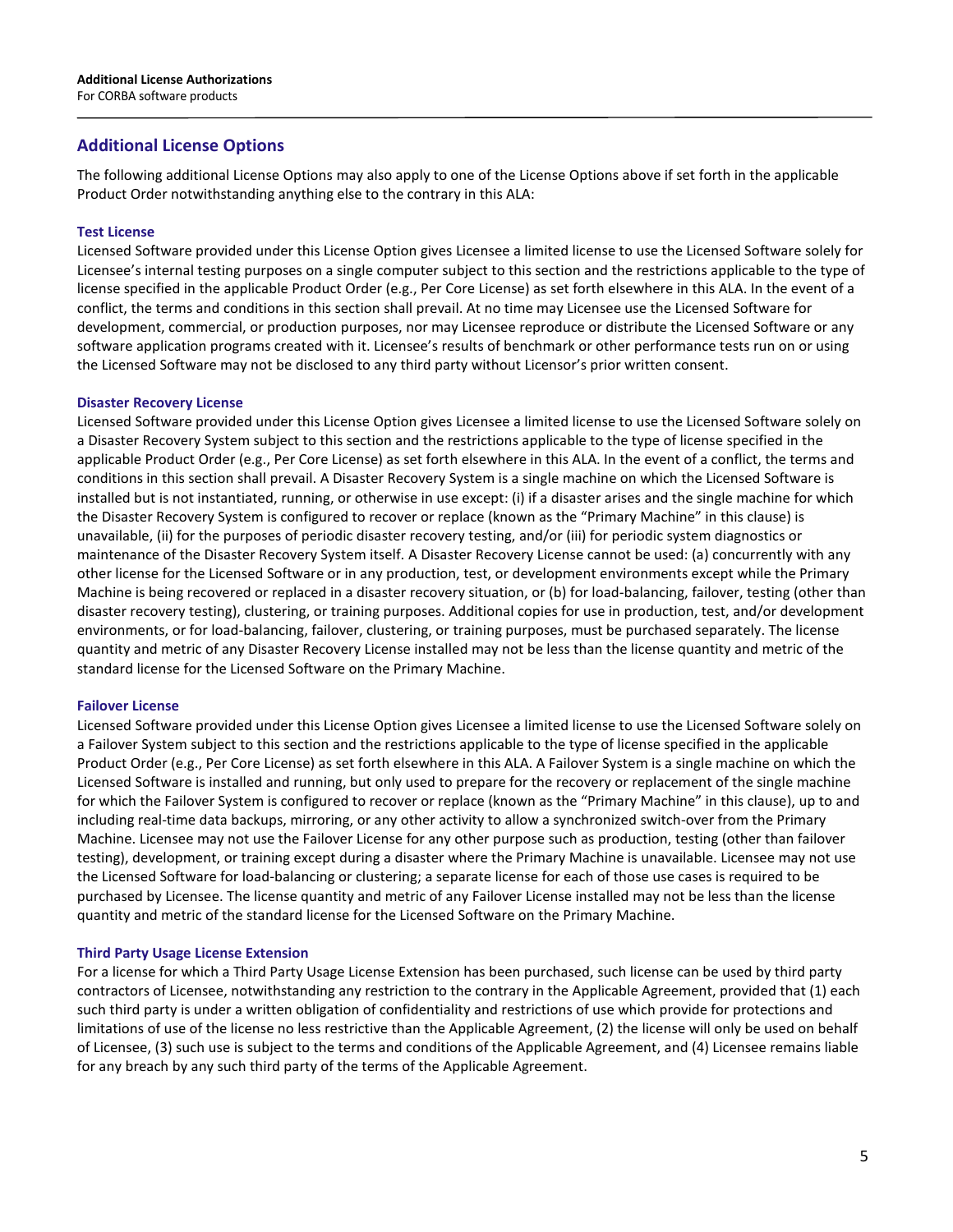#### **Off Continent License Extension**

For a license for which an Off Continent License Extension has been purchased, such license can be used worldwide, except where prohibited by applicable law, notwithstanding any restriction to the contrary in the Applicable Agreement.

# **Software Specific Terms**

## **MF-Artix (all variants)**

The following License Options apply: Named User License, Per Core License.

#### **MF-Orbacus (all variants)**

The following License Options apply: Named User License, Per Core License, Registered Client License.

This Licensed Software is delivered to Licensee in source code form. All Orbacus runtime and deployment licenses shall be limited to binary (i.e. machine readable compiled) versions of the Licensed Software only. Licensee is expressly forbidden from copying or distributing the source code of the Licensed Software, except for a limited number of copies used solely for backup purposes. Licensee is permitted to Modify the source code of the Licensed Software, but all Modifications must include the copyright and other proprietary notices of Licensor and Licensor shall be the sole owner of all such Modifications and all intellectual property rights thereto. To "Modify" means to create a translation, improvement, enhancement, alteration, extension, "bug fix" or other transformation. A "Modification" means any change to the source code files (C++ class files and header files or Java class files), including but not limited to inserting or deleting lines of programming language code (or embedded comments) or editing the programming language code in any way that changes the execution of the compiled Licensed Software, but shall not include any Licensee-written source code that calls (uses) the original version of the Licensed Software as delivered to Licensee. Licensee must inform Licensor, in writing, about any Modifications that Licensee makes. Any attempt by Licensee to sell, transfer or otherwise dispose of rights in the Modifications shall be void. Licensor may, but is under no obligation to, incorporate any Modifications into any subsequent commercial releases of the Licensed Software.

## **MF-Orbix (all variants)**

The following License Options apply: Named User License, Per Core License, Millions Service Units License, Registered Client License.

Where this Licensed Software is licensed on a Per Core or CPU basis, Licensee may use and deploy the Licensed Software either as a Server or as a Client. Use of the Licensed Software as a "Server" means to manage and control the automated exchanges of information with one or more remote computers through various telecommunications channels. Use of the Licensed Software as a "Client" means to operate the Licensed Software on a Client Device or Non-Human Operated Device, or by use of a Process, to facilitate communications with the Server. The Client shall not act as or perform the functions of a Server. A Client may make only a maximum of 10 concurrent call backs. A Client shall not have POA (Portable Object Adapter) policies with the following values:

LifespanPolicyValue.PERSISTENT;RequestProcessingPolicyValue.USE\_SERVANT\_MANAGER;RequestProcessingPolicyValue.US E\_DEFAULT\_SERVANT.

A Client shall not call the impl is ready or setServerName methods on the Basic Object Adapter. A Client cannot be registered with the Orbix Daemon.

#### **Micro Focus Add-on for Cloud, Containers and Virtual Environments**

The following License Options apply: Per Core License.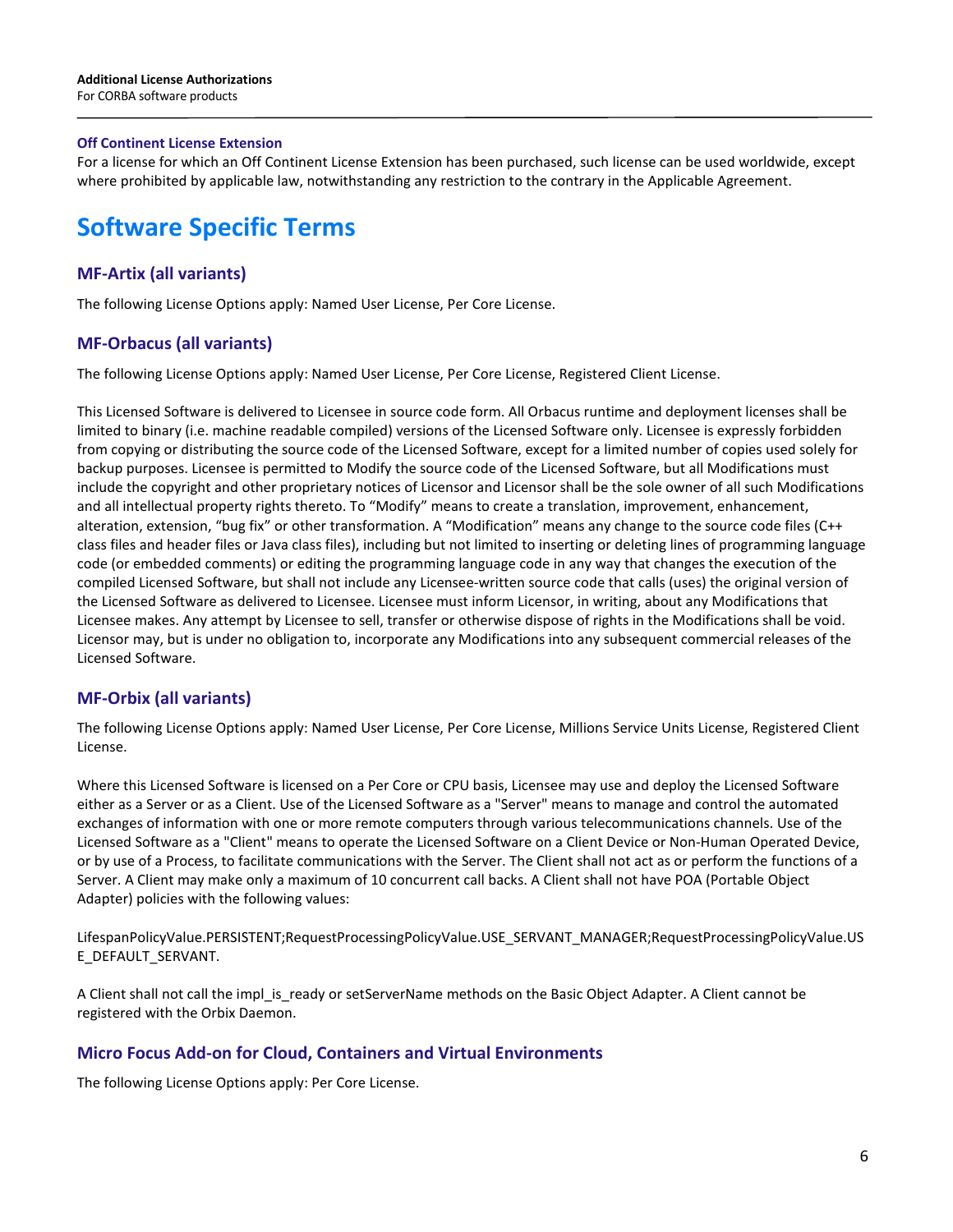This Licensed Software overlays and requires a separate and valid processor-based license to VisiBroker v8.5 or later, Orbix v3.3 or later, Orbix Standard Runtime v6.3 or later, or Orbix Enterprise Runtime v6.3 or later ("Base License"). The number of licensed processing devices (e.g., Cores) for the Base License may not be less than the number of licensed processing devices for the Licensed Software. Each license of this Licensed Software allows Licensee to install, use, or access a single instance of a Base License on, in, or from a single Container, Soft Partition, or Virtual Machine that is not necessarily tied to just one physical machine and without regard to how many total physical processing devices are within the underlying physical machine. This Container, Soft Partition, or Virtual Machine may not access more than the number of licensed physical Cores (or virtual Cores provided that a virtual Core is equivalent to a physical Core) specified for the license of the Licensed Software (not the Base License) as set forth in the applicable Product Order. Such license may be installed on Licensee's owned and controlled premises or hosted off-premise by an external cloud provider. Licensee may make one (1) copy of the Container, Soft Partition, or Virtual Machine in which the Licensed Software is installed and instantiate such Container, Soft Partition, or Virtual Machine in the event and for as long as the primary installation is unavailable. Licensee shall provide to Licensor, at such times as Licensor may reasonably request, confirmation that the applicable computer systems comply with the foregoing and the requirements of the Applicable Agreement. Such confirmation shall be signed by a director or officer of Licensee and shall be accompanied by all information as Licensor reasonably requires to verify that Licensee is utilizing the Licensed Software in compliance with the terms and conditions of the Applicable Agreement, including without limitation any relevant hypervisor logs. The foregoing is in addition to Licensor's audit rights under the Applicable Agreement. The applicable license agreement for the Base License shall continue to apply to such Base License subject to the foregoing. A Base License may not be installed, used, or accessed on, in, or from a Container, Soft Partition, or Virtual Machine except as permitted by the purchase of this Micro Focus Add-on for Cloud, Containers and Virtual Environments product.

## **Micro Focus Add-on for REST**

The following License Options apply: Per Core License.

Each license of this Licensed Software allows Licensee to install, use, or access a single instance of the Licensed Software on, in, or from a single Container, Soft Partition, or Virtual Machine that is not necessarily tied to just one physical machine and without regard to how many total physical processing devices are within the underlying physical machine. This Container, Soft Partition, or Virtual Machine may not access more than the number of licensed physical Cores (or virtual Cores provided that a virtual Core is equivalent to a physical Core) specified for the license of the Licensed Software as set forth in the applicable Product Order. Such license may be installed on Licensee's owned and controlled premises or hosted off-premise by an external cloud provider. Licensee may make one (1) copy of the Container, Soft Partition, or Virtual Machine in which the Licensed Software is installed and instantiate such Container, Soft Partition, or Virtual Machine in the event and for as long as the primary installation is unavailable. Licensee shall provide to Licensor, at such times as Licensor may reasonably request, confirmation that the applicable computer systems comply with the foregoing and the requirements of the Applicable Agreement. Such confirmation shall be signed by a director or officer of Licensee and shall be accompanied by all information as Licensor reasonably requires to verify that Licensee is utilizing the Licensed Software in compliance with the terms and conditions of the Applicable Agreement, including without limitation any relevant hypervisor logs. The foregoing is in addition to Licensor's audit rights under the Applicable Agreement.

# **OpenFusion (all variants)**

The following License Options apply: Named User License, Concurrent User License, Per Core License, Node Locked License.

**OpenFusion JacORB**: This Licensed Software shall be solely governed by the open source license terms and conditions accompanying or embedded within such software and not the Applicable Agreement. This Licensed Software may come with one or more of Licensor's OpenFusion CORBA Services products, and in such case: (i) the OpenFusion CORBA Services products shall be subject to the terms and conditions of the Applicable Agreement, and (ii) Licensee may only use the "Naming" CORBA Services product.

**OpenFusion TAO**: WITH RESPECT TO THIS LICENSED SOFTWARE, LICENSOR HEREBY DISCLAIMS ALL WARRANTIES OF ANY KIND, EXPRESS OR IMPLIED, STATUTORY OR OTHERWISE, INCLUDING, WITHOUT LIMITATION, THE WARRANTIES OF DESIGN, MERCHANTIBILITY AND FITNESS FOR A PARTICULAR PURPOSE, NONINFRINGEMENT, OR THOSE ARISING FROM A COURSE OF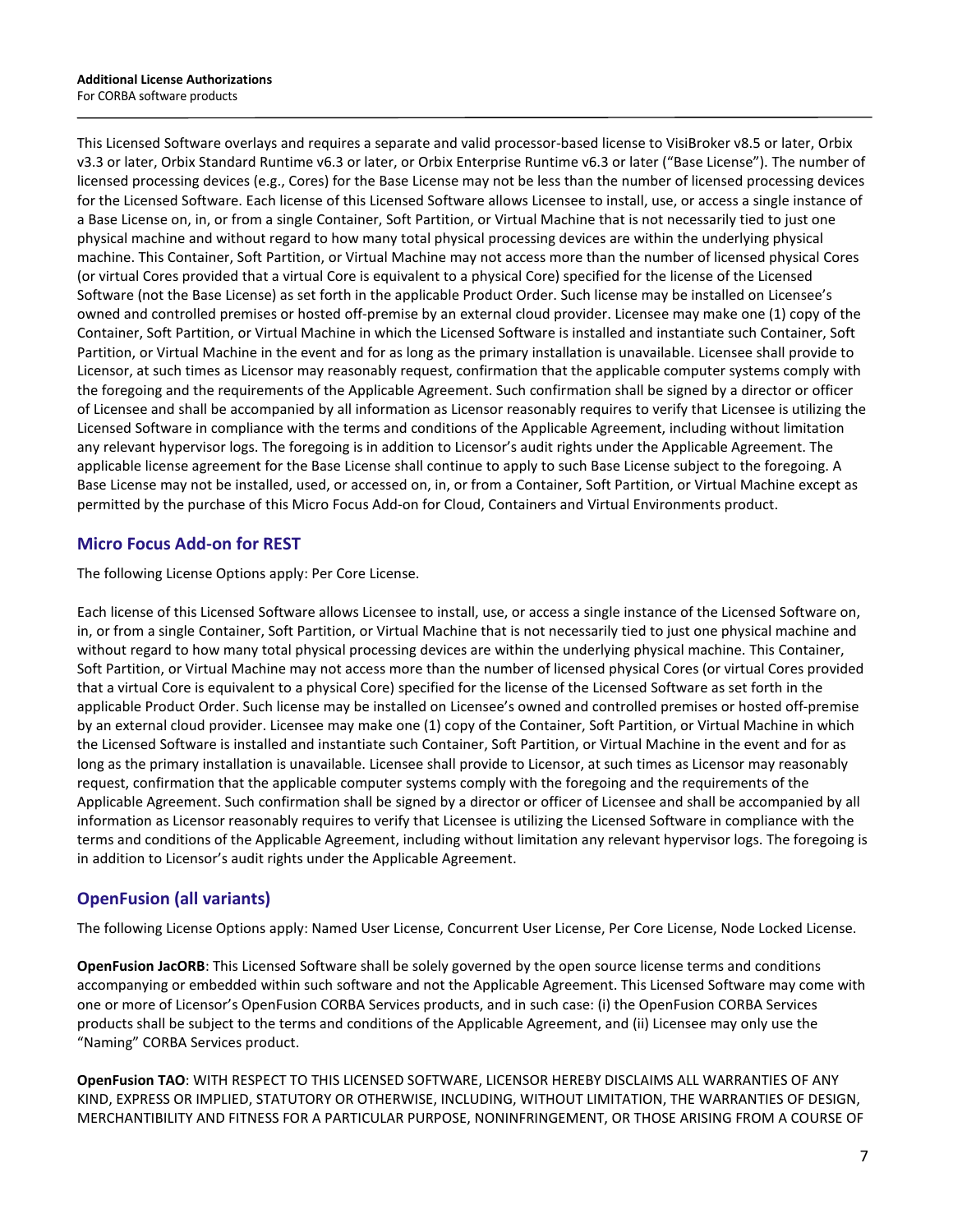DEALING, USAGE OR TRADE PRACTICE. EXCEPT TO THE EXTENT PROHIBITED BY APPLICABLE LAW, LICENSOR SHALL HAVE NO LIABILITY FOR DAMAGES OF ANY KIND WITH RESPECT TO THIS LICENSED SOFTWARE, INCLUDING, WITHOUT LIMITATION, ANY DIRECT, INDIRECT, OR CONSEQUENTIAL LOSS (INCLUDING WITHOUT LIMITATION, LOSS OF USE; DATA; INFORMATION; BUSINESS; PRODUCTION OR GOODWILL), EXEMPLARY OR INCIDENTAL DAMAGES, LOST PROFITS OR OTHER SPECIAL OR PUNITIVE DAMAGES WHATSOEVER, WHETHER IN CONTRACT, TORT, (INCLUDING NEGLIGENCE, STRICT LIABILITY AND ALL OTHERS), WARRANTY, INDEMNITY OR UNDER STATUTE, EVEN IF LICENSOR HAS BEEN ADVISED OF THE LIKELIHOOD OF SAME.

## **VisiBroker (all variants), VisiBroker-RT (all variants)**

The following License Options apply: Named User License, Per Core License.

**Development Licenses** - Licensee may not deploy a Named User License or any license for a development edition of the Licensed Software on a production basis ("development license"). The Licensed Software contains certain time-out features designed to prevent the Licensed Software from being deployed in a runtime environment for longer than a specified period without deployment license keys. Deployment license keys will be provided to Licensee at such time as Licensee purchases the requisite Per Core or other deployment licenses. WORKS CREATED USING THE LICENSED SOFTWARE MAY REQUIRE THE LICENSED SOFTWARE IN ORDER TO RUN. WITHOUT THE REQUISITE DEPLOYMENT LICENSE KEYS, THE LICENSED SOFTWARE WILL BE DISABLED AND THOSE WORKS MAY NO LONGER RUN. LICENSEE SHOULD THEREFORE TAKE PRECAUTIONS TO AVOID ANY LOSS OF DATA THAT MIGHT RESULT.

**Deployment Licenses** – With respect to Per Core Licenses or any license for a deployment edition of the Licensed Software ("deployment license"), Licensee may use and deploy the Licensed Software either as a Server or as a Client. Use of the Licensed Software as a "Server" means to manage and control the automated exchanges of information with one or more remote computers through various telecommunications channels. Use of the Licensed Software as a "Client" means to operate the Licensed Software on a computer to facilitate communications with the Server. The Client shall not act as or perform the functions of a Server. A Client may make only a maximum of 10 concurrent call backs. A Client shall not have POA (Portable Object Adapter) policies with the following values:

LifespanPolicyValue.PERSISTENT; RequestProcessingPolicyValue.USE\_SERVANT\_MANAGER; RequestProcessingPolicyValue.USE\_DEFAULT\_SERVANT

Subject to these restrictions and limitations and any additional restrictions or limitations that may appear in the applicable Product Order, Licensee may install the Client on an unlimited number of computers. Licensee receives no right to deploy Clients without the purchase of a deployment license.

**Additional Terms** - Licensee may not include this Licensed Software or any component thereof in any general-purpose software development tool, library, component, or any other product that is generally competitive with or a substitute for the Licensed Software or any other Licensor product offerings; nor may Licensee use the Licensed Software to create a product or operate a service that is generally competitive with the Licensed Software or any other Licensor product offerings, including any general-purpose software development tool. The foregoing restriction does not apply, however, to use of the Licensed Software to develop "plug-ins" (i.e., integrations created using the Licensed Software's open tools API) so long as such plug-ins are designed to provide supplementary functionality to the Licensed Software.

This Licensed Software is not redistributable. Licensee is not permitted to reproduce the Licensed Software for sublicensing, resale, lending, leasing, deployment or distribution to any party, including without limitation, distributing the Licensed Software as part of a VAR, OEM, distributor or reseller arrangement. If Licensee integrates the Licensed Software into another application and intends to distribute or resell the resulting integrated application, Licensee must contact Licensor to obtain the appropriate distribution license.

The portions of this Licensed Software identified as VISISECURE®, VISITRANSACT™, and VISINOTIFY® (collectively, the "VISISERVICES") are not redistributable. Licensee may not execute, or otherwise use the VISISERVICES portion of the Licensed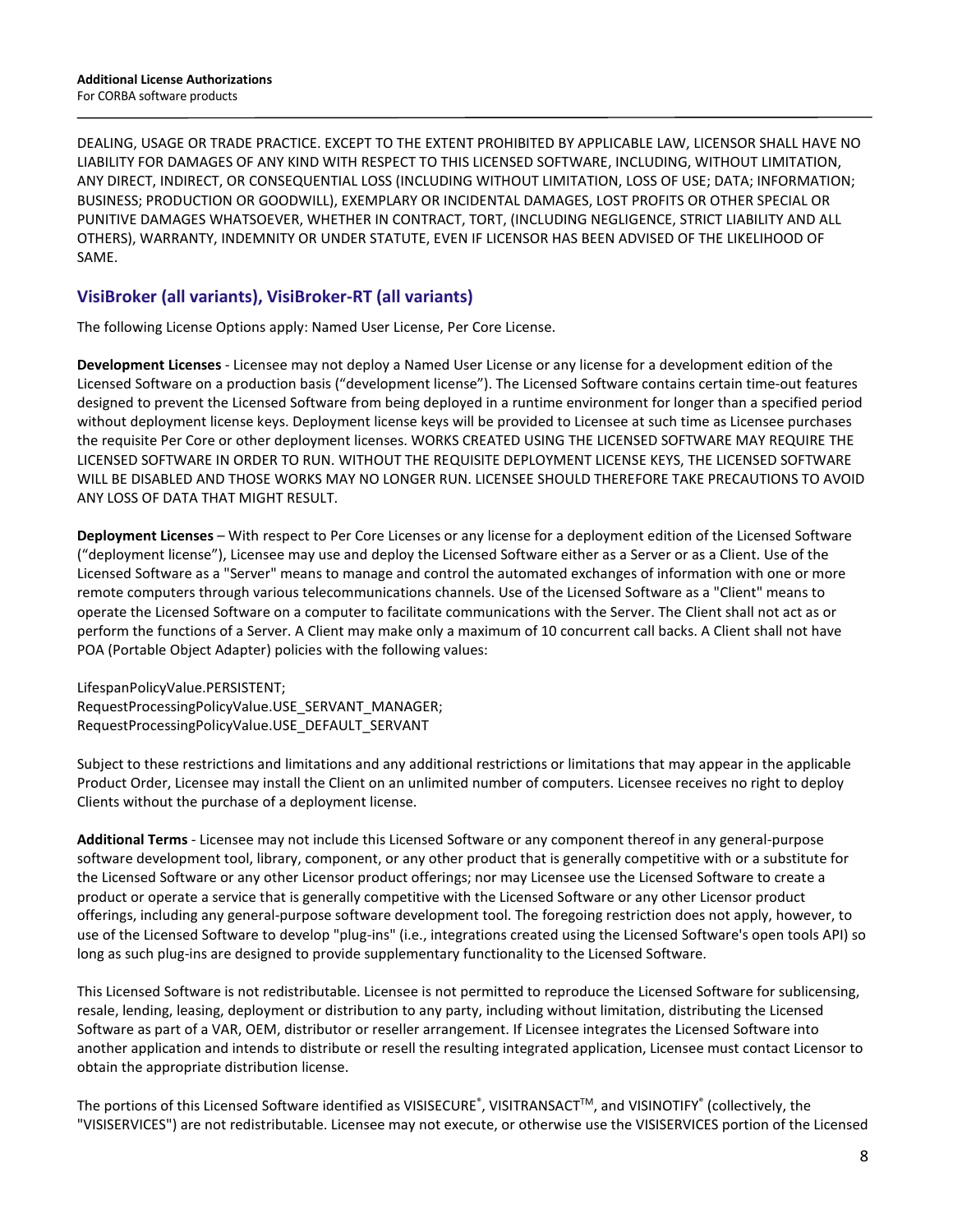Software for any purpose unless Licensee has acquired a separate development and/or deployment license for VISISERVICES directly from Licensor before developing or deploying any application that uses such portion of the Licensed Software. Licensee is not permitted to reproduce VISISERVICES for sublicensing, resale, lending, leasing, deployment or distribution to any party, including without limitation, distributing VISISERVICES as part of a VAR, OEM, distributor or reseller arrangement. If Licensee integrates VISISERVICES into an application and intends to distribute or resell the resulting integrated application, Licensee must contact Licensor to obtain the appropriate distribution license.

Notwithstanding the prohibition hereunder against decompiling this Licensed Software, Licensee may use that portion of the Licensed Software identified as "API Decompiler" for inspecting the public application programming interface (API) of the JAVA BEANS COMPONENT LIBRARY, DATAEXPRESS, DBSWING and OPENTOOLS API modules.

This Licensed Software may include certain files, libraries and/or source code specifically designated as "redistributables" by Licensor in the accompanying printed or on-line documentation and that are necessary to use works created using the Licensed Software ("Redistributables"). From time to time, Licensor may designate other files as Redistributables. Subject to the terms and conditions of the Applicable Agreement, Licensee may freely redistribute source code or compiled code that is entirely Licensee's own and does not contain any Redistributables. Subject to the terms and conditions of the Applicable Agreement, Licensor grants Licensee the personal, non-exclusive, non-transferable and limited license to: (a) make exact copies of the Redistributables and distribute those copies solely as components of Licensee's applications and solely as required for permitting end users of such applications ("End Users") to install and execute such applications; (b) install and execute Redistributables, without modification, solely for Licensee's own internal use; and (c) sublicense to End Users the personal, non-exclusive, non-transferable right to install and execute Redistributables, without modification, solely as components of Licensee's applications and solely for such End Users' own internal use, subject to End Users' compliance with the restrictions in the Applicable Agreement. These rights granted may not be exercised by others, including co-developers, regardless of how Licensee's applications are compiled, linked, or packaged. These rights apply only to Redistributables and to no other file, library, source code or other component or derivative work of the Licensed Software. They may be exercised only with respect to applications created by Licensee using a properly licensed copy of the Licensed Software.

This Licensed Software may include third party JDATASTORE® software. For any valid development license for the Licensed Software, JDATASTORE® may only be used in accordance with such license to develop, compile and test applications and for no other purpose. For any valid deployment license for the Licensed Software, JDATASTORE® may only be used in accordance with such license to deploy JDATASTORE<sup>®</sup> (including the files "jds.jar" or "jdsserver.jar" or any part thereof) by means of an application that uses JDATASTORE® through the VISINAMING service and by no other means.

## **VisiExchange**

The following License Options apply: Per Core License.

#### **VisiNotify**

The following License Option applies: Per Core License.

#### **VisiSecure**

The following License Options apply: Per Core License.

#### **VisiTransact**

The following License Options apply: Per Core License.

#### **Xtradyne (all variants)**

The following License Options apply: Per Core License, Per Instance License.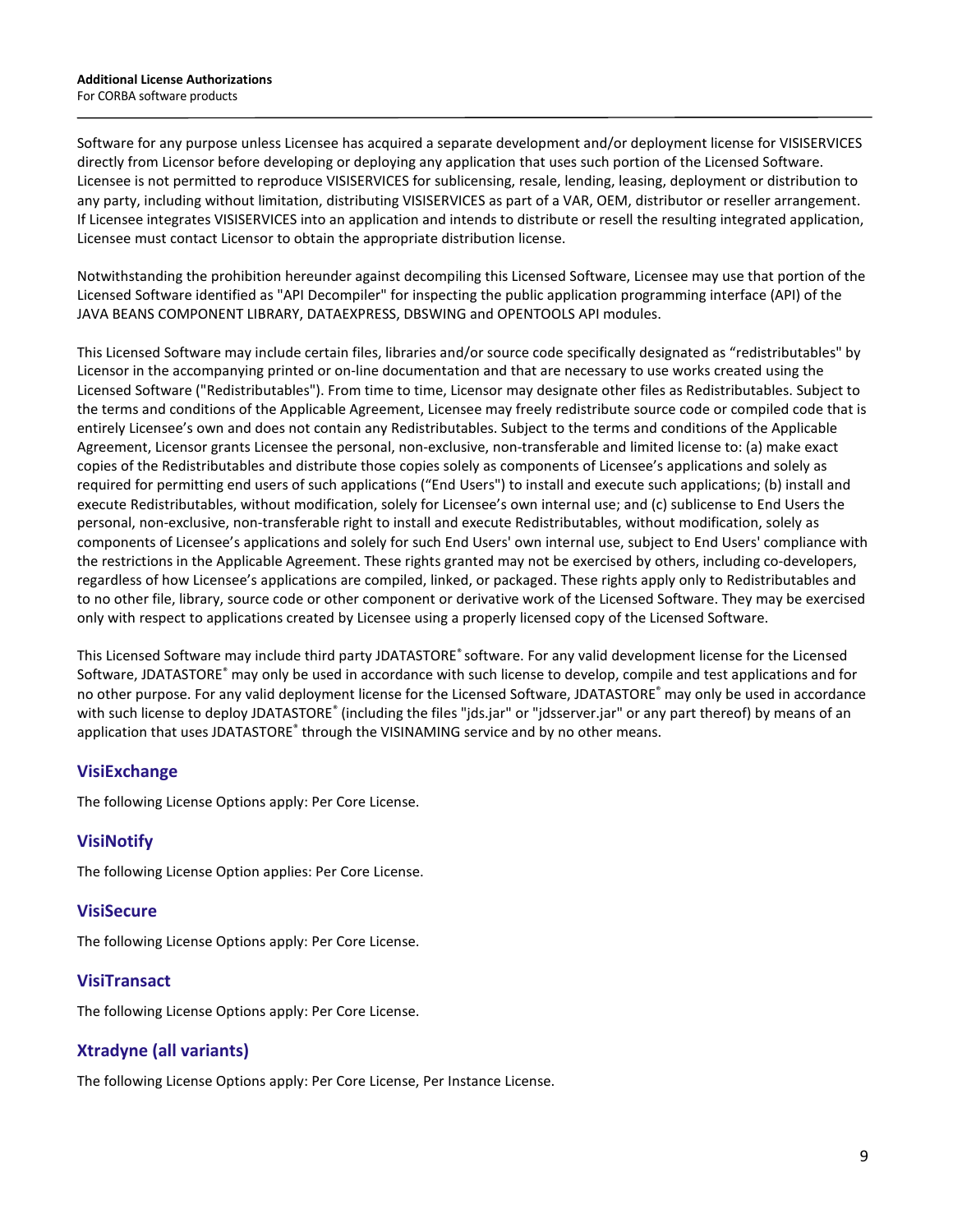In the event the applicable Product Order specifies a number of applications for the license, Licensee may only use the Licensed Software to protect or securely expose through its firewall no more than the specified number of CORBA or Java-RMI/IIOP applications on no more than twice such number of application server hosts/IP addresses. In the event the applicable Product Order specifies a number of IORS for the license, Licensee may use the Licensed Software to protect or securely expose through its firewall no more than the specified number of interoperable object references (IORS).

# **Additional License Terms**

The following additional license terms shall apply to any software governed by this ALA:

## **Additional License Restrictions**

Licensee shall not:

- 1. Permit use or access by any third party to any output directly or indirectly created by the Licensed Software without first paying Licensor any applicable additional fees required by Licensor and entering into a separate distribution license agreement with Licensor. For the avoidance of doubt, third party(ies) include without limitation contractors, outsourcers, Licensee's customers and the public.
- 2. Transfer, ship or use the Licensed Software outside the continent in which it was originally licensed to Licensee without first purchasing an Off-Continent License Extension or otherwise paying Licensor any applicable additional fees required by Licensor. For purposes of the foregoing, "continent" shall mean North America, South America, Europe, Africa, Asia, Australia, or Antarctica.
- 3. Install, use, or access the Licensed Software on, in, or from a Hard Partition, Soft Partition, or Virtual Machine, except where Licensee is otherwise expressly authorized in each instance by Licensor in the applicable Product Order or otherwise in writing separate from this ALA (the "Authorization") which in each event will be subject to Licensee's payment to Licensor of additional applicable fees required by Licensor and, if requested by Licensor, Licensee's written confirmation to Licensor of Licensee's planned installation environment signed by a director or officer of Licensee (accompanied by all information as Licensor reasonably requires to verify). Except as otherwise specified in the Authorization, where authorized in accordance with the foregoing and to the extent applicable to the subject license: (i) such Hard Partition, Soft Partition, or Virtual Machine, may only be tied to one physical machine and shall be considered the entire machine for licensing purposes; and (ii) Licensee shall provide to Licensor, at such times as Licensor may reasonably request, confirmation that Licensee's computer systems comply with the applicable Authorization and the requirements of this ALA. Such confirmation shall be signed by a director or officer of Licensee and shall be accompanied by all information as Licensor reasonably requires to verify that Licensee is utilizing the Licensed Software in compliance with the terms and conditions of this ALA and the Applicable Agreement, including without limitation any relevant hypervisor logs. The foregoing is in addition to Licensor's audit rights under the Applicable Agreement.
- 4. Utilize any software application and/or program created, in whole or in part, with any development license without first purchasing a valid and properly granted deployment license.
- 5. Install, access or use the Licensed Software on a Platform other than the Platform for which the Licensed Software was originally licensed to Licensee. Additional licenses for use of the Licensed Software on a Platform other than the one set forth in the applicable Product Order may be available upon payment of an additional license fee.

## **All-or-None Support and Maintenance**

Where Licensee purchases support and/or maintenance for the Licensed Software, Licensee hereby agrees that it shall purchase such support and/or maintenance services for all of Licensee's licensed units of such Licensed Software including all related development licenses and deployment licenses.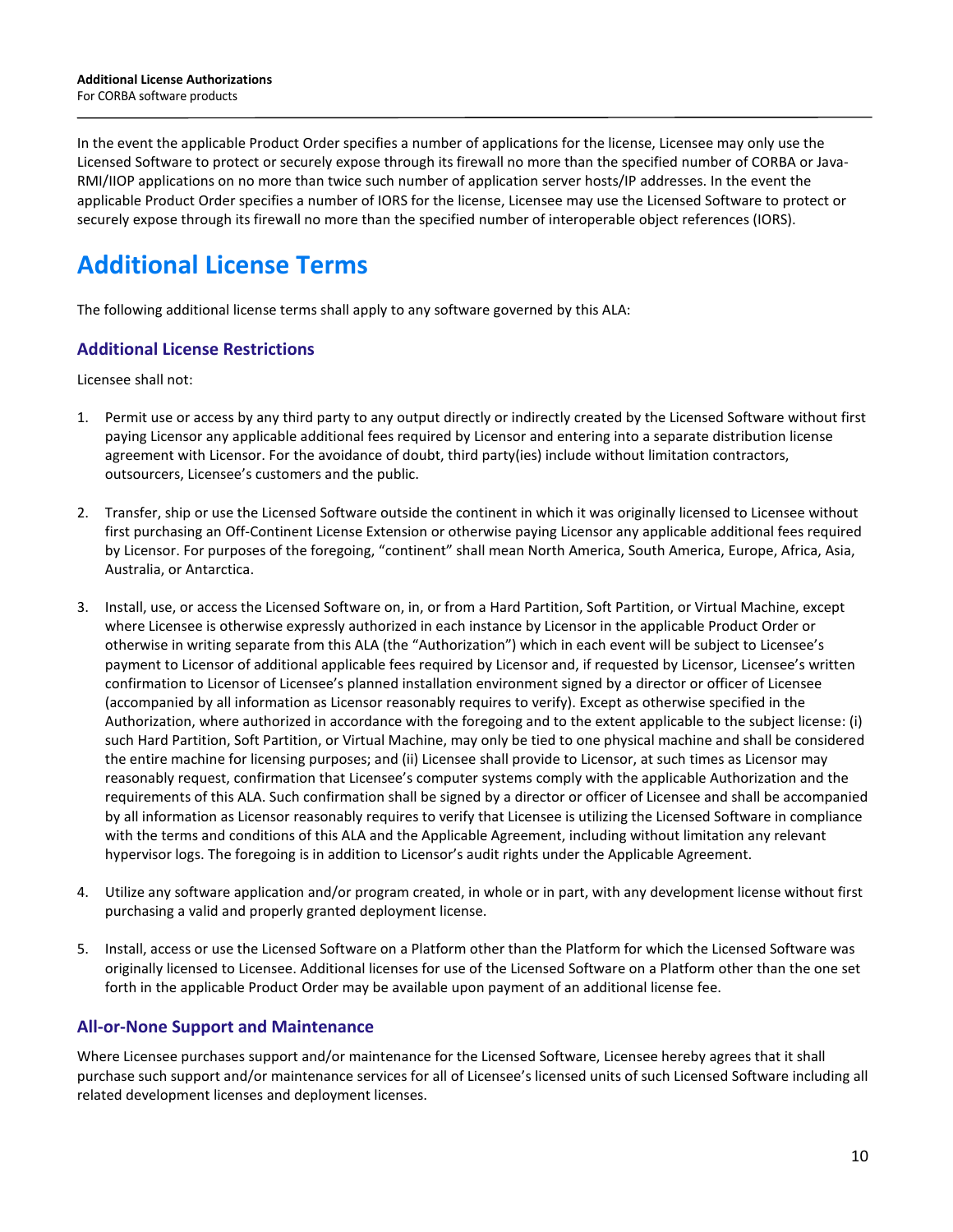#### **Optional Components**

The Licensed Software may include on the media or in the electronically delivered files, as applicable, components, features or other Licensor products for which a separate license purchase and license key(s) or control code(s) are required. Licensee is permitted to use only the Licensed Software, and components and features thereof, for which Licensee has ordered and received a valid license key or control code.

#### **Templates, Samples, and Accelerators**

NOTWITHSTANDING ANYTHING TO THE CONTRARY IN THE APPLICABLE AGREEMENT, ANY TEMPLATES OR SAMPLES (WHICH MAY OR MAY NOT BE REFERRED TO AS "ACCELERATORS") THAT ARE LOCATED IN THE LICENSED SOFTWARE AND DESCRIBED IN THE DOCUMENTATION AS A SAMPLE, TEMPLATE OR ACCELERATOR, ARE PROVIDED SOLELY ON AN 'AS IS' BASIS WITHOUT WARRANTY OF ANY KIND. LICENSOR MAKES NO WARRANTIES WITH RESPECT TO SUCH TEMPLATES, SAMPLES AND/OR ACCELERATORS, EXPRESS, IMPLIED, OR ARISING BY CUSTOM OR TRADE USAGE, AND SPECIFICALLY MAKES NO WARRANTY OF MERCHANTABILY OR FITNESS FOR ANY PARTICULAR PURPOSE.

Any maintenance and support services offered by Licensor for the Licensed Software shall not include maintenance and support for the above-mentioned templates, samples or accelerators, as may be configured by Licensee for its own implementation. Licensee shall be solely responsible for the use and configuration of said templates, samples and/or accelerators. Licensor retains all ownership rights in and to the above-mentioned templates, samples and/or accelerators, and any modifications thereto or derivatives thereof.

## **Personal Editions**

With respect to any Personal Edition versions of the Licensed Software:

- (i) Licensee shall not use the Licensed Software for any purpose other than for personal educational and non-commercial activities. The Licensed Software may not be used for training or teaching purposes.
- (ii) Licensee shall not: (a) use the Licensed Software to compile source code for applications of more than two thousand, two hundred (2200) lines of procedural code (exclusive of lines containing comments and/or blanks) in any one (1) application or (b) deploy or transfer such application on or to any other machine or third party; or (b) with respect to Enterprise Developer, use the Licensed Software for any purpose other than to input, edit and syntax check code for personal educational use.
- (iii) Licensee shall not copy the Licensed Software, nor shall Licensee distribute, transfer or assign the Licensed Software without specific permission from Licensor.

#### **Oracle License Terms**

The Licensed Software may require Licensee to separately obtain the Java™ Platform, Standard Edition Runtime Environment (JRE), and in such event any use of the JRE shall be governed by the license agreement accessible at **<http://www.oracle.com/technetwork/java/javase/terms/license/index.html>**. Use of the Commercial Features for any commercial or production purpose requires a separate license from Oracle. "Commercial Features" means those features identified Table 1-1 (Commercial Features In Java SE Product Editions) of the Java SE documentation accessible at **http://www.oracle.com/technetwork/java/javase/documentation/index.html**. Licensee may not create, modify, change the behavior of classes, interfaces, or subpackages that are in any way identified as "Java", "Javax", "Sun", "Oracle", or similar convention as specified by Oracle in any naming convention designation. Licensee acknowledges that Oracle owns the Java trademark and all Java-related trademarks, logos and icons including the Coffee Cup and Duke ("Java Marks") and agrees to: (a) comply with the Java Trademark Guidelines at **http://www.oracle.com/us/legal/third-partytrademarks/index.html**; (b) not do anything harmful to or inconsistent with Oracle's rights in the Java Marks; and (c) assist Oracle in protecting those rights, including assigning to Oracle any rights acquired by Licensee in any Java Mark. The Licensed Software may contain source code that, unless expressly licensed for other purposes, is provided solely for reference purposes pursuant to the terms of this License Agreement. Additional copyright notices and license terms applicable to portions of the Licensed Software may be included in the THIRDPARTYLICENSEREADME.txt file included with the Licensed Software.